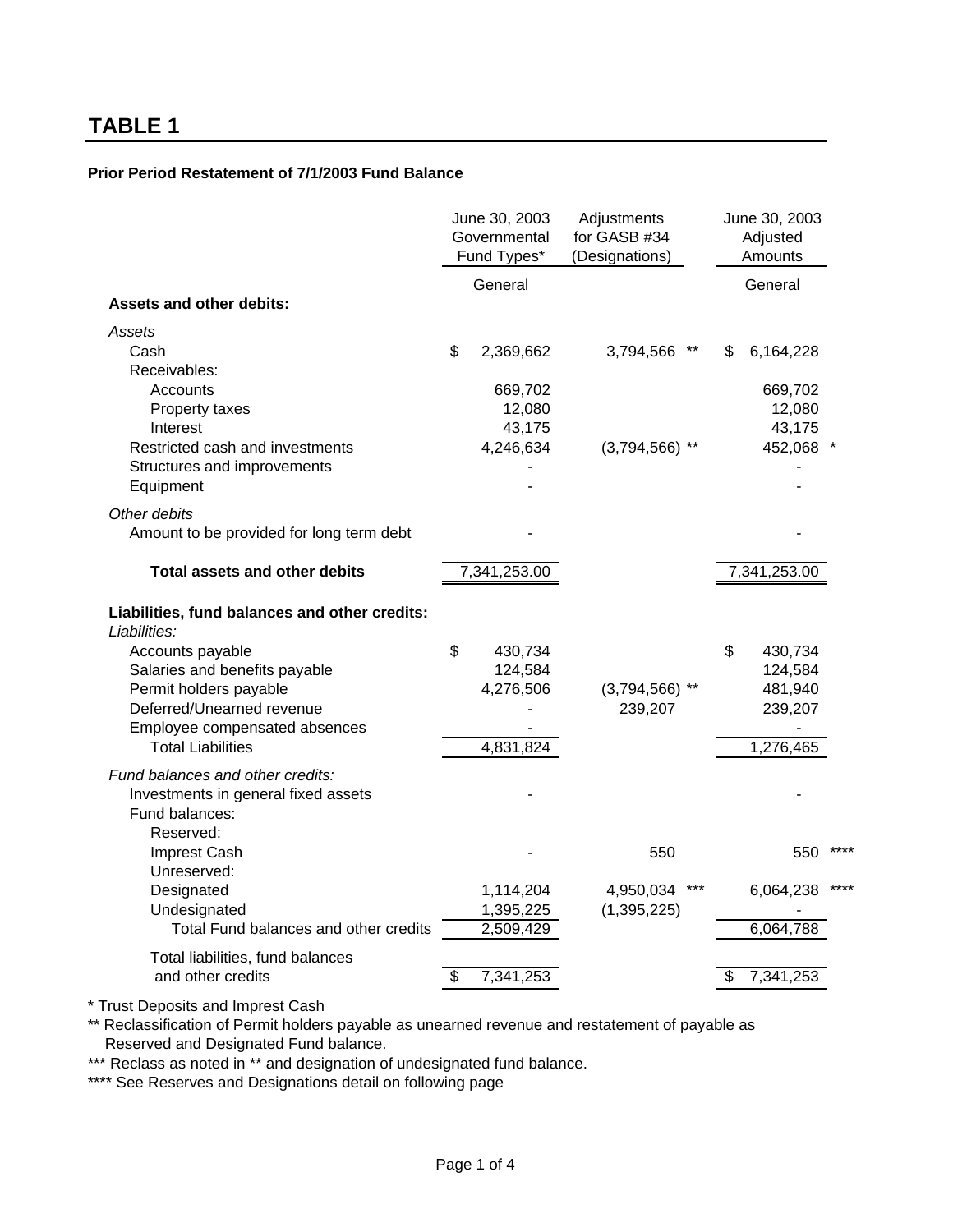|  | Reserves and Designations Summary for Jul 1, 2003 |  |  |  |  |
|--|---------------------------------------------------|--|--|--|--|
|--|---------------------------------------------------|--|--|--|--|

| <b>Description</b>                | <b>LiAcct</b> |               | 7/1/2003<br><b>Amounts</b> |
|-----------------------------------|---------------|---------------|----------------------------|
| Reserves:                         |               |               |                            |
| Imprest Cash                      | 9701          |               | \$<br>550                  |
| <b>Total Reserves</b>             |               |               | 550                        |
| Designations:                     |               |               |                            |
| <b>ITG Projects</b>               | 9737          |               | 1,947,499                  |
| <b>Accumulated Capital Outlay</b> | 9730          |               | 250,799                    |
| <b>Strategic Reserve</b>          | 9740          |               | 450,000                    |
| Monitoring                        | 9760          |               | 28,021                     |
| Dry Period Reserve                | 9790          |               | 652,929                    |
| Unrealized Gains (FMV Adjustment) | 9797          |               | 48,433                     |
| Contingency                       | 9798          |               | 66,453                     |
| Data Acquisition System           | 9799          | \$<br>146,378 |                            |
| <b>Insurance Deductible</b>       | 9799          | 40,000        |                            |
| Special Investigations            | 9799          | 20,000        |                            |
| <b>Promissory Note</b>            | 9799          | 145,000       |                            |
| <b>Operational Activities</b>     | 9799          | 2,268,725     |                            |
| <b>Sub-total Various</b>          |               |               | 2,620,103                  |
| <b>Total Designations</b>         |               |               | 6,064,238                  |
| Total reserves and designations   |               |               | 6,064,788                  |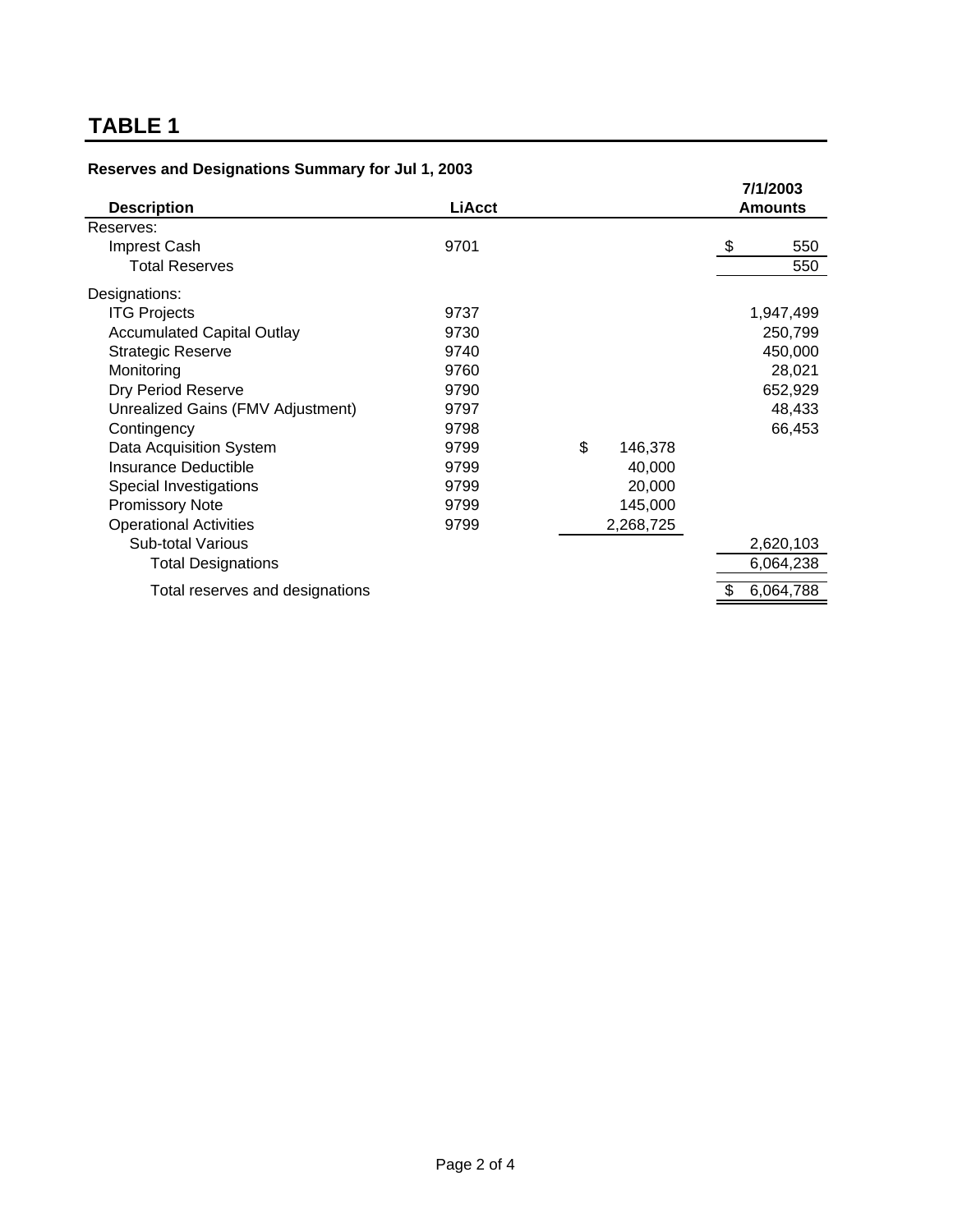|                                   | 7/1/2003  | 03/04          | 6/30/2004<br><b>Amounts</b> |  |
|-----------------------------------|-----------|----------------|-----------------------------|--|
| <b>Description</b>                | Amounts   | Incr/(Decr.) * |                             |  |
| Reserves:                         |           |                |                             |  |
| Imprest Cash                      | \$<br>550 | \$             | \$<br>550                   |  |
| <b>Total Reserves</b>             | 550       |                | 550                         |  |
| Designations:                     |           |                |                             |  |
| <b>ITG Projects</b>               | 1,947,499 | (381, 902)     | 1,565,597                   |  |
| <b>Accumulated Capital Outlay</b> | 250,799   | 7,596          | 258,395                     |  |
| <b>Strategic Reserve</b>          | 450,000   |                | 450,000                     |  |
| Monitoring                        | 28,021    | 160,592        | 188,613                     |  |
| Dry Period Reserve                | 652,929   |                | 652,929                     |  |
| Unrealized Gains (FMV Adjustment) | 48,433    | (47, 488)      | 945                         |  |
| Contingency                       | 66,453    |                | 66,453                      |  |
| Data Acquisition System           | 146,378   | 316,472        | 462,850                     |  |
| <b>Insurance Deductible</b>       | 40,000    |                | 40,000                      |  |
| Special Investigations            | 20,000    |                | 20,000                      |  |
| <b>Promissory Note</b>            | 145,000   |                | 145,000                     |  |
| <b>Operational Activities</b>     | 2,268,725 | (39, 762)      | 2,228,963                   |  |
| <b>Total Designations</b>         | 6,064,238 |                | 6,079,745                   |  |
| Total reserves and designations   | 6,064,788 |                | 6,080,295                   |  |
| Net Adjustments                   |           | 15,507         |                             |  |

#### **Reserves and Designations Activity for 2003-04**

\* See 2003-04 Budget Revision Request